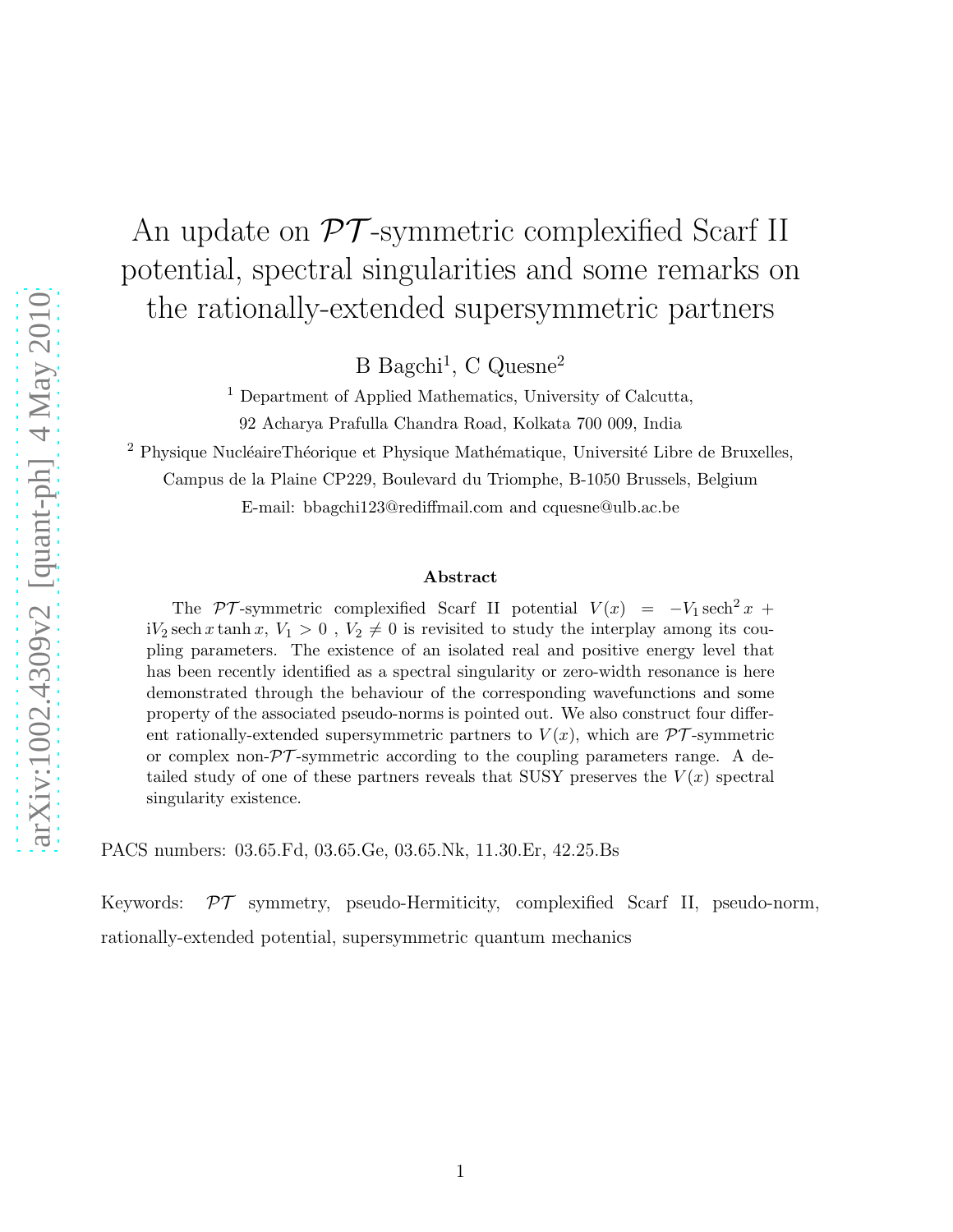### 1 Introduction

After the pioneering work by Bender and Boettcher [\[1\]](#page-12-0) in 1998 that enforced the idea of  $\mathcal{PT}$ symmetry to conjecture that the whole class of non-Hermitian Hamiltonians respecting this symmetry may exhibit (under some conditions related to  $\mathcal{PT}$  being exact or spontaneously broken) real or conjugate pairs of energy eigenvalues, research in this direction has actively flourished during the past decade [\[2\]](#page-12-1). Later, in an important development, Mostafazadeh [\[3\]](#page-12-2) showed that the concept of  $\mathcal{PT}$  symmetry is rooted in the theory of pseudo-Hermitian operators. The pseudo-Hermiticity of the Hamiltonian serves as one of the plausible necessary and sufficient conditions for the reality of the spectrum [\[4\]](#page-12-3).

Among the numerous models proposed on complex Hamiltonians which are  $\mathcal{PT}$ symmetric/pseudo-Hermitian, the complexified Scarf II potential [\[5,](#page-12-4) [6,](#page-12-5) [7\]](#page-12-6)

<span id="page-1-0"></span>
$$
V(x) = -V_1 \operatorname{sech}^2 x + iV_2 \operatorname{sech} x \tanh x, \qquad V_1 > 0, \qquad V_2 \neq 0 \tag{1}
$$

is particularly of interest due to a variety of reasons. First, a class of Hamiltonians having [\(1\)](#page-1-0) as its potential is not only  $\mathcal{PT}$ -symmetric but also  $\mathcal{P}$ -pseudo-Hermitian [\[8\]](#page-12-7). Moreover it is pseudo-supersymmetric [\[9\]](#page-12-8) and also nonlinearly so [\[10\]](#page-12-9). Second, despite being non-Hermitian in character, it is isospectral to a real potential admitting of a real discrete spectrum [\[11\]](#page-12-10). Third, it is realized from the very early days of  $\mathcal{PT}$  symmetry that in the framework of two non-commuting inter-connecting complex  $sl(2)$  algebras [\[7,](#page-12-6) [12\]](#page-12-11), there are in general two series of energy levels associated with it. Note that the conventional Hermitian hyperbolic Scarf potential is rendered  $\mathcal{PT}$ -symmetric by complexifying one of its coupling parameters — indeed such a complexification is responsible for the appearance of an additional series of energy levels as first pointed out by Bagchi and Quesne in [\[12\]](#page-12-11). The second series of bound states shows up as resonances in its Hermitian version. The  $\mathcal{PT}$ -symmetric Scarf II has been interpreted in terms of supersymmetry [\[13,](#page-12-12) [14\]](#page-12-13) and also in the framework of an  $su(1,1) \sim so(2,1)$  algebra [\[15\]](#page-12-14), as well as that of an  $so(2,2)$  potential algebra [\[16\]](#page-12-15). Fourth, unlike its Hermitian counterpart the rationally-extended version of [\(1\)](#page-1-0), namely the potential

<span id="page-1-1"></span>
$$
V_{\text{ext}}(x) = -(V_1 - 2a) \operatorname{sech}^2 x + i(V_2 - 2b) \operatorname{sech} x \tanh x - \frac{4b}{2b - i(2a - 1)\sinh x} + 2 \frac{4b^2 - (2a - 1)^2}{[2b - i(2a - 1)\sinh x]^2},
$$
(2)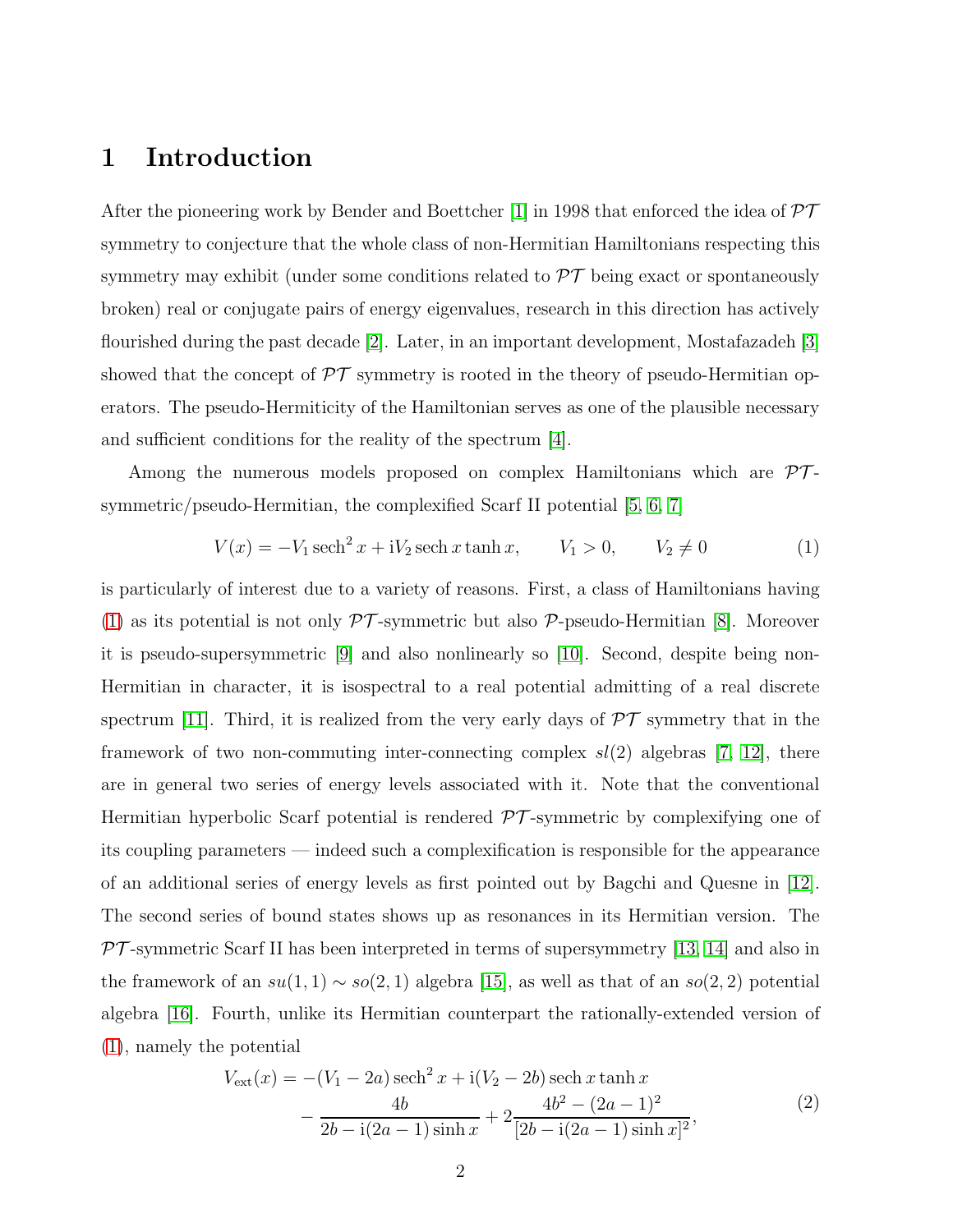where  $a$  and  $b$  are appropriately chosen real parameters known from a SUSY association with  $(1)$ , is free from any pole-like singularity, as already observed in a special case in [\[17\]](#page-12-16). Fifth, in a recent development [\[18\]](#page-12-17), it has been shown in a general formulation that for certain conditions prevailing upon its parameters, it runs into a single zero-width resonance or a so-called spectral singularity [\[19,](#page-12-18) [20,](#page-13-0) [21\]](#page-13-1).

In this paper, we deepen our understanding on the  $\mathcal{PT}$ -symmetric Scarf II potential and its rationally-extended version by providing an update on them that also brings out some of their new underlying features especially the one concerning the existence of spectral singularities in the context of Ahmed's recent work [\[18\]](#page-12-17).

In section 2, we start by reviewing the bound-state wavefunctions of the  $\mathcal{PT}$ -symmetric Scarf II potential. Such a knowledge is then used in section 3 to demonstrate the existence of spectral singularities. The construction of rationally-extended SUSY partners is carried out in section 4. Bound-state wavefunctions and spectral singularities are presented for one of these partners in section 5. Finally, section 6 contains the conclusion.

# 2 Bound-state wavefunctions of  $\mathcal{PT}$ -symmetric Scarf II potential

We begin by giving a direct evaluation of the bound-state wavefunctions corresponding to the potential [\(1\)](#page-1-0). Adopting the following notations:

<span id="page-2-0"></span>
$$
p = \frac{1}{2}\sqrt{|V_2| + V_1 + \frac{1}{4}}, \qquad q = \frac{1}{2}\sqrt{|V_2| - V_1 - \frac{1}{4}}, \qquad s = \frac{1}{2}\sqrt{\frac{1}{4} + V_1 - |V_2|}, \tag{3}
$$

we look for solutions of the type

$$
\psi(x) = \operatorname{sech}^{\lambda} x \exp[\mu \arctan(\sinh x)] \phi(y), \qquad \phi(y) \propto P_n^{(\alpha,\beta)}(y), \tag{4}
$$

where  $y = i \sinh x$ ,  $P_n^{(\alpha,\beta)}(y)$  are the Jacobi polynomials and  $\lambda$ ,  $\mu$ ,  $\alpha$ ,  $\beta$  are four constants to be determined appropriately.

Indeed substitution in [\(1\)](#page-1-0) yields the Jacobi form of the differential equation

$$
\left\{ (1 - y^2) \frac{d^2}{dy^2} + [\beta - \alpha - (\alpha + \beta + 2)y] \frac{d}{dy} + n(n + \alpha + \beta + 1) \right\} P_n^{(\alpha, \beta)}(y) = 0 \tag{5}
$$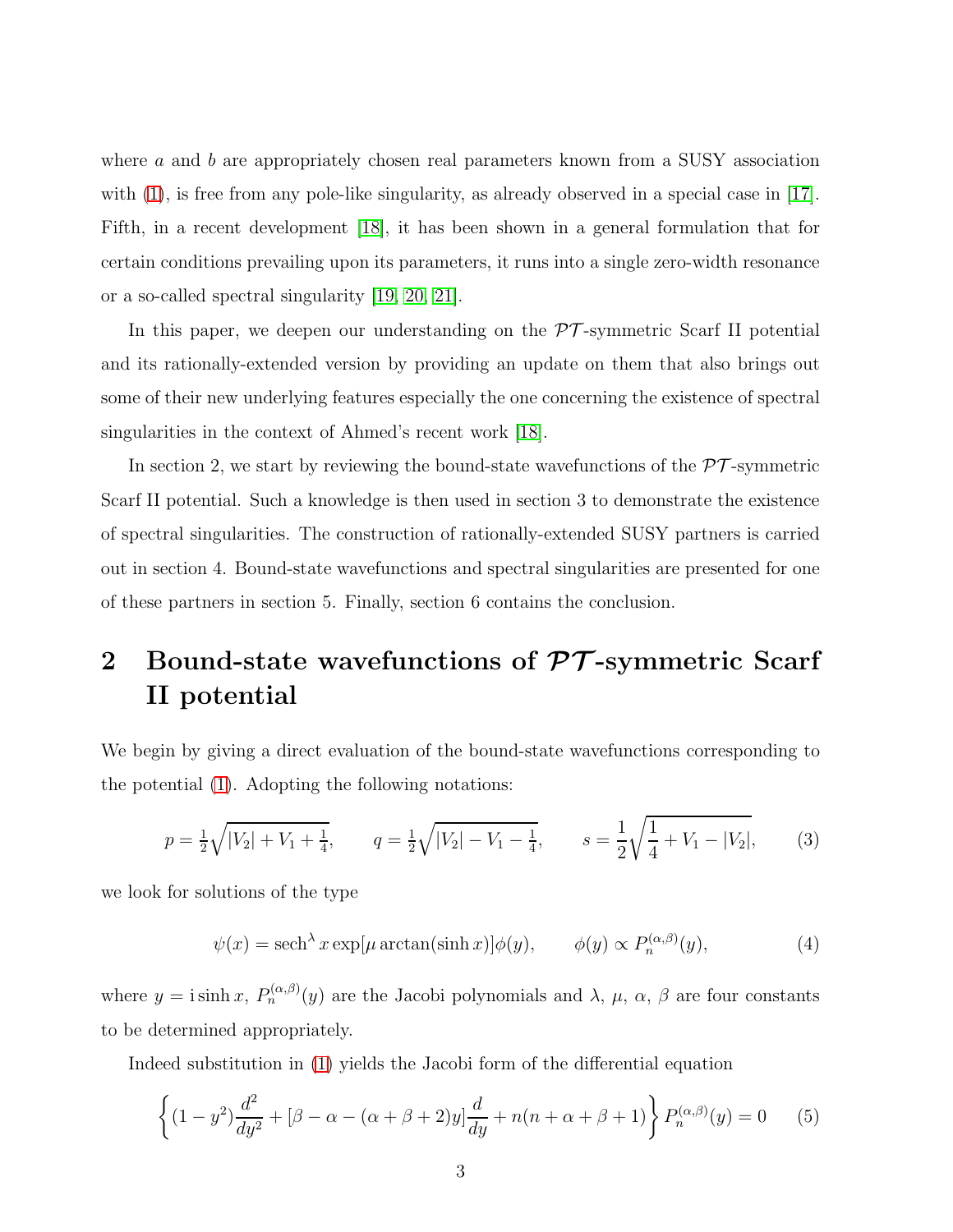subject to the following matching conditions:

<span id="page-3-1"></span><span id="page-3-0"></span>
$$
\beta - \alpha = -2i\mu,\tag{6}
$$

<span id="page-3-3"></span>
$$
\alpha + \beta + 2 = 1 - 2\lambda,\tag{7}
$$

<span id="page-3-4"></span>
$$
\lambda(\lambda + 1) - \mu^2 = V_1,\tag{8}
$$

$$
(2\lambda + 1)\mu = -iV_2,\tag{9}
$$

<span id="page-3-2"></span>
$$
\lambda^2 + E_n = -n(n + \alpha + \beta + 1). \tag{10}
$$

From  $(6)$ ,  $(7)$  and  $(10)$ , we get

<span id="page-3-6"></span>
$$
\alpha = -\lambda + i\mu - \frac{1}{2}, \qquad \beta = -\lambda - i\mu - \frac{1}{2}, \qquad E_n = -(\lambda - n)^2.
$$
 (11)

Let us note here that since the asymptotic behaviour of  $\psi(x)$  is controlled by the factor  $e^{-(\text{Re }\lambda-n)|x|}$ , it will correspond to a bound state if  $n < \text{Re }\lambda$ , implying that in such a case  $\operatorname{Re}\lambda > 0$ .

Turning to [\(8\)](#page-3-3) and [\(9\)](#page-3-4), we see that we can recast them into the combinations

<span id="page-3-5"></span>
$$
(\lambda \pm i\mu)^2 + (\lambda \pm i\mu) - (V_1 \pm V_2) = 0.
$$
 (12)

These second-degree equations have real solutions if  $1 + 4(V_1 \pm V_2) \geq 0$ . Hence if  $|V_2| \leq V_1 + \frac{1}{4}$  $\frac{1}{4}$ , both the equations yield real solutions, while if the contrary holds, i.e.  $|V_2| > V_1 + \frac{1}{4}$  $\frac{1}{4}$ , one of them furnishes real solutions and the other gives complex-conjugate roots. Interestingly, similar inequalities on  $|V_2|$  emerge from the analysis of complex Lie algebras, such as  $sl(2)$ , for studying the transition from real to complex eigenvalues [\[7\]](#page-12-6).

Let us study a more detailed treatment of these conditions.

•  $|V_2| \leq V_1 + \frac{1}{4}$ 4

<span id="page-3-7"></span>Solving [\(12\)](#page-3-5) we get

$$
\lambda = -\frac{1}{2} + \frac{1}{2} \left( \epsilon_+ \sqrt{\frac{1}{4} + V_1 + V_2} + \epsilon_- \sqrt{\frac{1}{4} + V_1 - V_2} \right) \in \mathbb{R},
$$
  
\n
$$
\mu = \frac{i}{2} \left( -\epsilon_+ \sqrt{\frac{1}{4} + V_1 + V_2} + \epsilon_- \sqrt{\frac{1}{4} + V_1 - V_2} \right) \in i\mathbb{R},
$$
\n(13)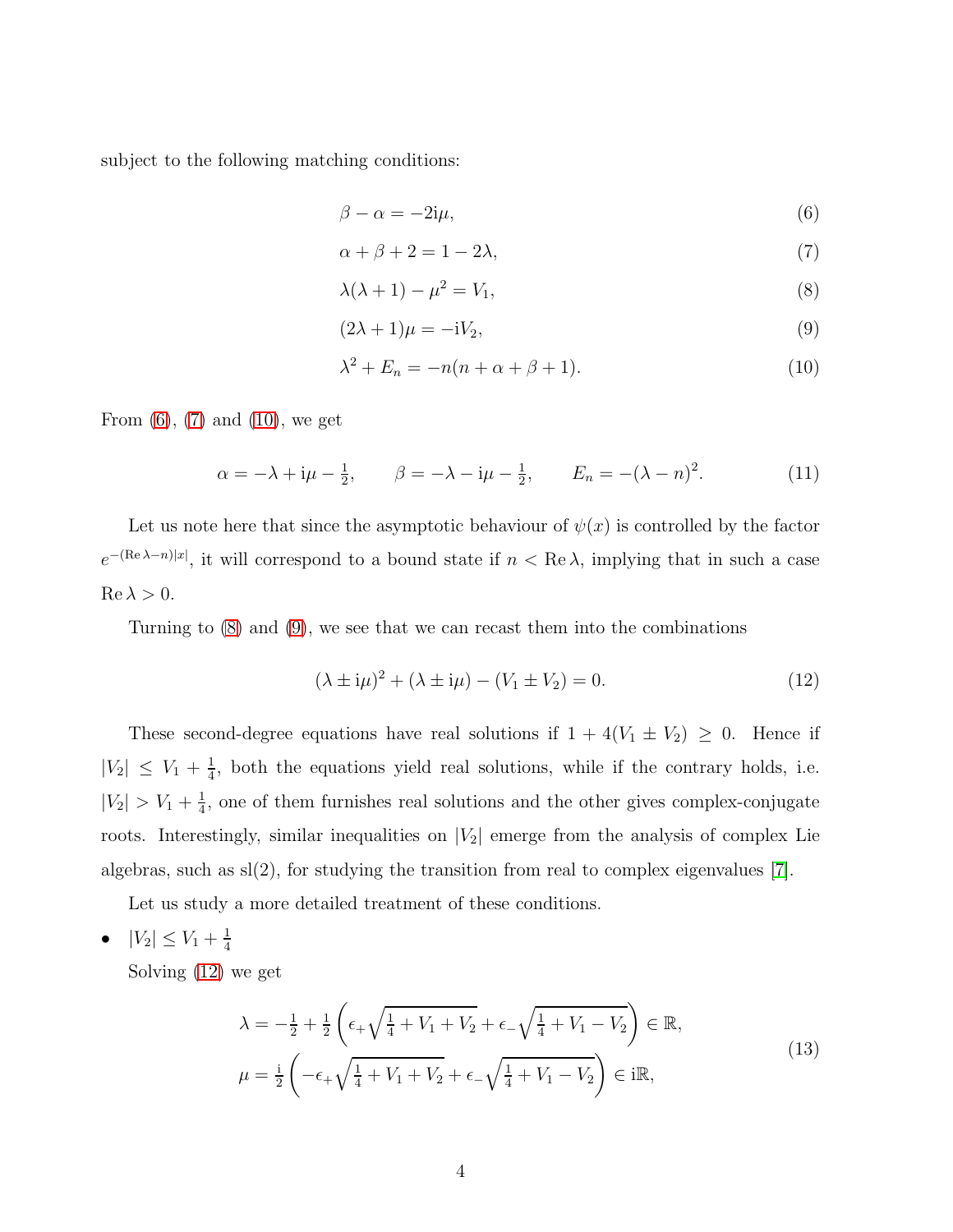where  $\epsilon_+$ ,  $\epsilon_- = \pm$ . As a consequence of [\(11\)](#page-3-6) and [\(13\)](#page-3-7),  $E_n$  is real. It follows that if  $0 < V_2 \leq V_1 + \frac{1}{4}$  $\frac{1}{4}$ , we have to choose  $\epsilon_+ = +$ ,  $\epsilon_- = \epsilon = \pm$  in order to get  $\lambda > 0$ . Employing the notations defined in [\(3\)](#page-2-0), we can express

$$
\lambda = -\frac{1}{2} + p + \epsilon s, \qquad \mu = -i(p - \epsilon s), \qquad \alpha = -2\epsilon s, \qquad \beta = -2p. \tag{14}
$$

However, if  $-V_1 - \frac{1}{4} \le V_2 < 0$  holds, we have to choose  $\epsilon_- = +$ ,  $\epsilon_+ = \epsilon = \pm$  yielding

$$
\lambda = -\frac{1}{2} + p + \epsilon s, \qquad \mu = \text{i}(p - \epsilon s), \qquad \alpha = -2p, \qquad \beta = -2\epsilon s. \tag{15}
$$

On denoting the sign of  $V_2$  by  $\nu$ , both the sub-cases given above can be considered simultaneously and we arrive at the results

<span id="page-4-1"></span>
$$
E_{n\epsilon} = -\left(p + \epsilon s - n - \frac{1}{2}\right)^2, \quad n = 0, 1, 2, \ldots < p + \epsilon s - \frac{1}{2} \quad \text{(provided } p + \epsilon s > \frac{1}{2}\text{)},
$$
\n
$$
\lambda = -\frac{1}{2} + p + \epsilon s, \qquad \mu = -i\nu(p - \epsilon s),
$$
\n
$$
\alpha = -(1 + \nu)\epsilon s - (1 - \nu)p, \qquad \beta = -(1 + \nu)p - (1 - \nu)\epsilon s.
$$
\n
$$
E_{n\epsilon} = \frac{1}{2} + \frac{1}{2} + \frac{1}{2} + \frac{1}{2} = -\frac{1}{2} + \frac{1}{2} = -\frac{1}{2} + \frac{1}{2} = -\frac{1}{2} + \frac{1}{2} = -\frac{1}{2} + \frac{1}{2} = -\frac{1}{2} + \frac{1}{2} = -\frac{1}{2} + \frac{1}{2} = -\frac{1}{2} + \frac{1}{2} = -\frac{1}{2} + \frac{1}{2} = -\frac{1}{2} + \frac{1}{2} = -\frac{1}{2} + \frac{1}{2} = -\frac{1}{2} + \frac{1}{2} = -\frac{1}{2} + \frac{1}{2} = -\frac{1}{2} + \frac{1}{2} = -\frac{1}{2} + \frac{1}{2} = -\frac{1}{2} + \frac{1}{2} = -\frac{1}{2} + \frac{1}{2} = -\frac{1}{2} + \frac{1}{2} = -\frac{1}{2} + \frac{1}{2} = -\frac{1}{2} + \frac{1}{2} = -\frac{1}{2} + \frac{1}{2} = -\frac{1}{2} + \frac{1}{2} = -\frac{1}{2} + \frac{1}{2} = -\frac{1}{2} + \frac{1}{2} = -\frac{1}{2} + \frac{1}{2} = -\frac{1}{2} = -\frac{1}{2} + \frac{1}{2} = -\frac{1}{2} = -\frac{1}{2} + \frac{1}{2} = -\frac{1}{2} = -\frac{1}{2} + \frac{1}{2} = -\frac{1}{2} = -\frac{1}{2} = -\frac{1}{2} = -\frac{1}{2} = -\frac{1}{2} = -
$$

•  $|V_2| > V_1 + \frac{1}{4}$ 4

> Here two cases arise. For  $V_2 > V_1 + \frac{1}{4}$  $\frac{1}{4}$ , we obtain

$$
\lambda = -\frac{1}{2} + \epsilon_+ p + i\epsilon_- q \in \mathbb{C}, \qquad \mu = i(-\epsilon_+ p + i\epsilon_- q) \in \mathbb{C}.
$$
 (17)

Hence  $E_n$  is now complex. Furthermore, bound states can only correspond to  $\epsilon_+ = +$ ,  $\epsilon_$  =  $\epsilon$  =  $\pm$  and as such the parameters  $\lambda$ ,  $\mu$ ,  $\alpha$ ,  $\beta$  assume the form

$$
\lambda = -\frac{1}{2} + p + i\epsilon q, \qquad \mu = -i(p - i\epsilon q), \qquad \alpha = -2i\epsilon q, \qquad \beta = -2p.
$$
\n(18)

On the other hand, for  $V_2 < -V_1 - \frac{1}{4}$  $\frac{1}{4}$ , the solutions are

$$
\lambda = -\frac{1}{2} + \epsilon_+ i q + \epsilon_- p \in \mathbb{C}, \qquad \mu = i(-\epsilon_+ i q + \epsilon_- p) \in \mathbb{C}.
$$
 (19)

The eigenvalues  $E_n$  are complex again, but the bound states now correspond to  $\epsilon_$  = +,  $\epsilon_-=\epsilon=\pm$ . Thus it follows that

$$
\lambda = -\frac{1}{2} + p + i\epsilon q, \qquad \mu = i(p - i\epsilon q), \qquad \alpha = -2p, \qquad \beta = -2i\epsilon q, \tag{20}
$$

leading to the results

<span id="page-4-0"></span>
$$
E_{n\epsilon} = -\left(p + \text{i}\epsilon q - n - \frac{1}{2}\right)^2, \qquad n = 0, 1, 2, \ldots < p - \frac{1}{2} \quad \text{(provided } p > \frac{1}{2}\text{)},
$$
\n
$$
\lambda = -\frac{1}{2} + p + \text{i}\epsilon q, \qquad \mu = -\text{i}\nu(p - \text{i}\epsilon q),
$$
\n
$$
\alpha = -(1 + \nu)\text{i}\epsilon q - (1 - \nu)p, \qquad \beta = -(1 + \nu)p - (1 - \nu)\text{i}\epsilon q.
$$
\n
$$
(21)
$$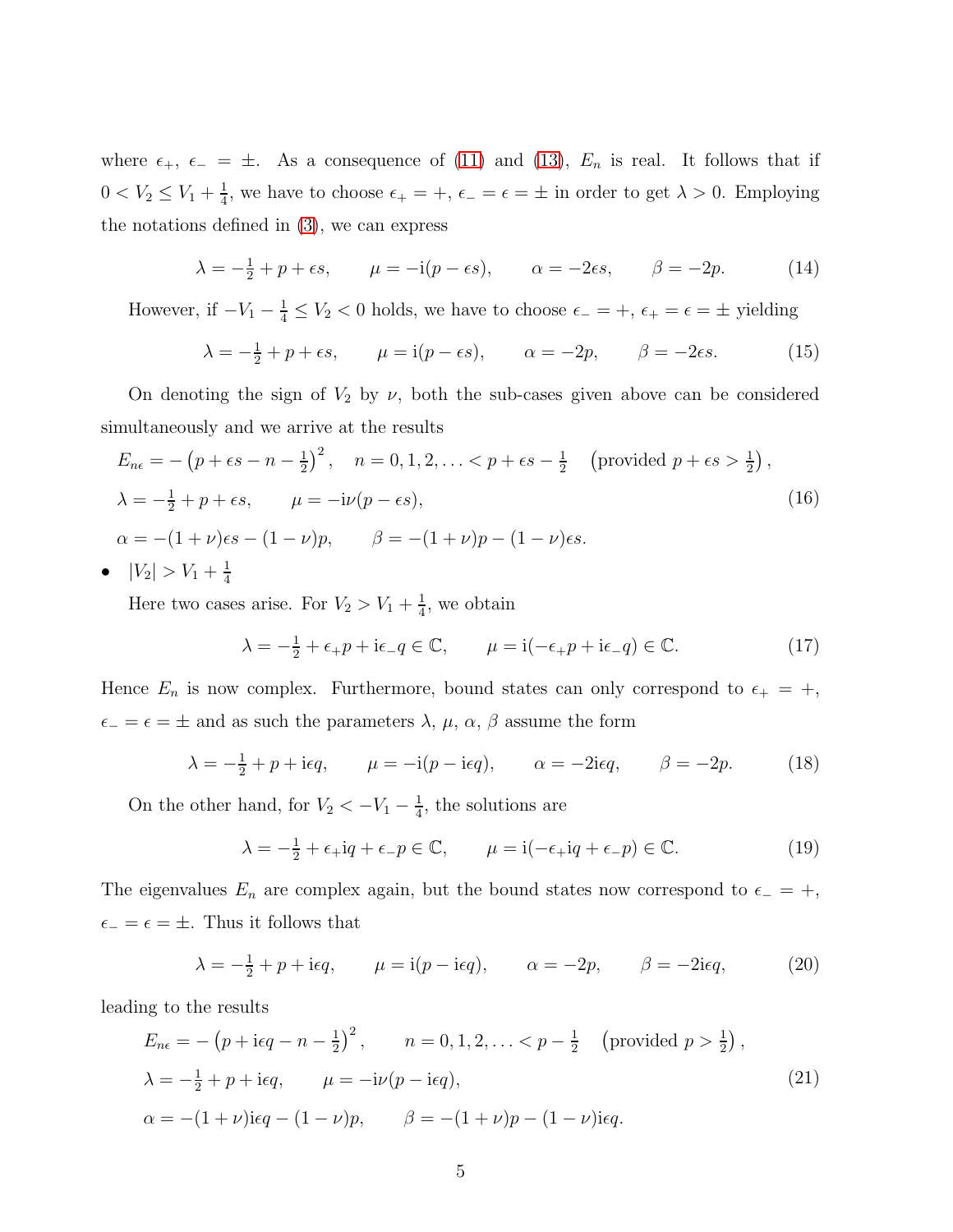# 3 Spectral singularities of  $\mathcal{PT}$ -symmetric Scarf II potential

If we set  $p-\frac{1}{2}=n$  [\[18\]](#page-12-17) in equation [\(21\)](#page-4-0), then the complex energy eigenvalues  $E_{n+}$  and  $E_{n-}$ collapse to a single real and positive value

<span id="page-5-0"></span>
$$
E^* = q^2 = \frac{1}{4} \left( |V_2| - V_1 - \frac{1}{4} \right) \tag{22}
$$

with the conditions on  $p$  translating to

<span id="page-5-1"></span>
$$
V_1 + |V_2| = 4n^2 + 4n + \frac{3}{4}.\tag{23}
$$

The corresponding wavefunctions remain solutions of the Schrödinger equation and are given explicitly by

$$
\psi_{n\epsilon}(x) = N_{n\epsilon}(\text{sech } x)^{n+\text{i}\epsilon q} \exp\left[-i\nu\left(n+\frac{1}{2}-\text{i}\epsilon q\right)\arctan(\sinh x)\right] P_n^{(\alpha,\beta)}(\text{i}\sinh x),\tag{24}
$$

where

$$
\alpha = -(1 - \nu) \left( n + \frac{1}{2} \right) - (1 + \nu) i\epsilon q, \qquad \beta = -(1 + \nu) \left( n + \frac{1}{2} \right) - (1 - \nu) i\epsilon q \tag{25}
$$

and  $N_{n\epsilon}$  are some undetermined normalization coefficients.

For  $x \to \pm \infty$ , they satisfy the asymptotic boundary conditions

$$
\psi_{n\epsilon}(x) \to N_{n\epsilon}(\pm i)^n 2^{\text{ieq}} \exp\left[\mp i\nu\left(n+\frac{1}{2}-i\epsilon q\right)\frac{\pi}{2}\right] e^{\mp i\epsilon qx}.\tag{26}
$$

From this we infer that the solutions of the eigenvalue equation  $H\psi_{q\pm}(x) = E^*\psi_{q\pm}(x)$  such that  $\psi_{q\pm}(x) \to e^{\pm iqx}$  as  $x \to \pm \infty$ , i.e. the Jost solutions, are both proportional to  $\psi_{n-}(x)$ , hence are linearly dependent. We therefore conclude [\[19,](#page-12-18) [20,](#page-13-0) [21\]](#page-13-1) that  $E^*$  is a spectral singularity of  $H$  for the complexified Scarf II potential  $(1)$ .

Normally in PT -spontaneously broken scenarios, complex conjugate eigenvalues develop and the energy eigenfunctions cease to be eigenstates of the  $\mathcal{PT}$  operator while their pseudo-norm vanishes [\[22\]](#page-13-2). In the present case, we have an exceptional situation: the potential is PT-symmetric but its wavefunctions are not so (actually  $\mathcal{PT}\psi_{n+}(x) = \psi_{n-}(x)$ ); yet the corresponding eigenvalue  $E^*$  is real and positive, which is a feature of a spectral singularity.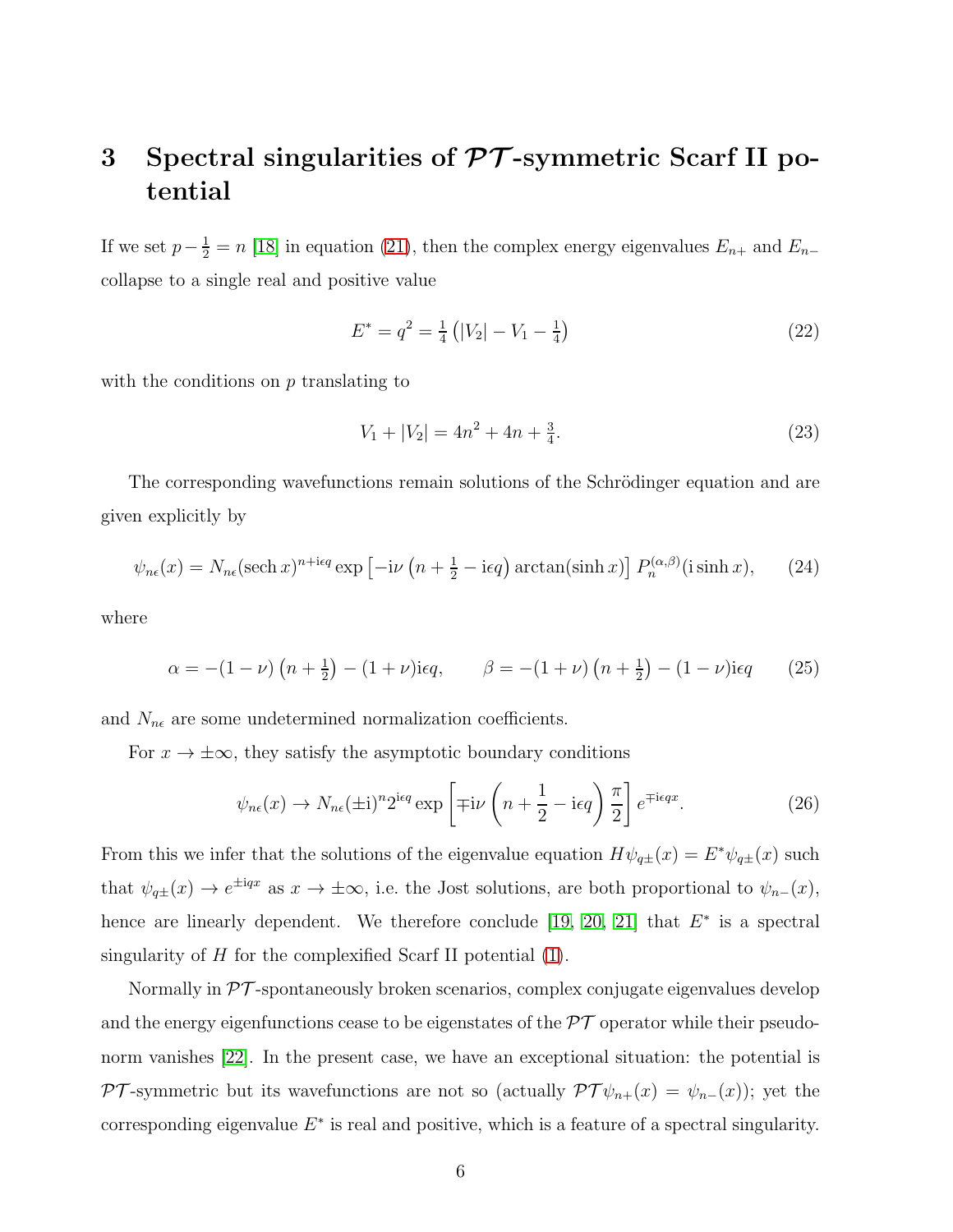Furthermore, it can be checked that after the collapse of  $E_{n+}$  and  $E_{n-}$ , the pseudo-norm of the wavefunctions assumes a finite nonvanishing value. For  $n = 0$ , for instance, we get

$$
\int_{-\infty}^{\infty} dx \left[ \psi_{0\epsilon}(-x) \right]^* \psi_{0\epsilon}(x) = \left[ N_{0\epsilon} \right]^2 \int_{-\infty}^{\infty} dx \, \exp[-i\nu \arctan(\sinh x)]
$$
\n
$$
= \left[ N_{0\epsilon} \right]^2 \int_{-\infty}^{\infty} dx \, (\operatorname{sech} x - i \tanh x) = \pi \left[ N_{0\epsilon} \right]^2. \tag{27}
$$

We now make a few remarks on Ahmed's recent work [\[18\]](#page-12-17). From the identification of the poles of the transmission amplitude for [\(1\)](#page-1-0), he was led to the following relation for the energy eigenvalues

$$
E_n = -\left[n + \frac{1}{2} - (p \pm \mathrm{i} q)\right]^2, \qquad n = 0, 1, 2, \dots
$$
 (28)

We recognize  $E_n$  to be also consistent with the direct determination of the same as suggested by [\(21\)](#page-4-0). Ahmed then identifies the real energy  $E^*$  given by [\(22\)](#page-5-0) as where the spectral singularity or zero-width resonance occurs by applying Theorem 2 of [\[20\]](#page-13-0). So both his approach and ours lead to the same conclusion, but we think that the derivation presented here looks more straightforward.

We would also like to point out that there is some mix-up in the assignment of the char-acter of the parameters in [\[18\]](#page-12-17). For instance, the notations q and s are mis-identified while discussing the reality of the parameters. Furthermore, the expression for the transmission amplitude is correct provided  $\Gamma(1 + ik)$  in the denominator is replaced by  $\Gamma(1 - ik)$ . The confusion apparently comes from a misprint in [\[23\]](#page-13-3) although it was clarified in [\[15\]](#page-12-14).

## 4 Rationally-extended supersymmetric partners of  $PT$ -symmetric Scarf II potential

SUSY opens the window for the construction of various types of solvable potentials [\[24,](#page-13-4) [25,](#page-13-5) [26\]](#page-13-6), including the recently proposed class of completely solvable rationally-extended ones [\[17,](#page-12-16) [27,](#page-13-7) [28,](#page-13-8) [29,](#page-13-9) [30,](#page-13-10) [31,](#page-13-11) [32,](#page-13-12) [33\]](#page-13-13). Here we report on another class of rational potentials defined in [\(2\)](#page-1-1), which are basically SUSY extensions of the complexified Scarf II potential [\(1\)](#page-1-0). For simplicity's sake, we henceforth restrict ourselves to  $V_2 > 0$ . Similar calculations could be easily carried out for  $V_2 < 0$ .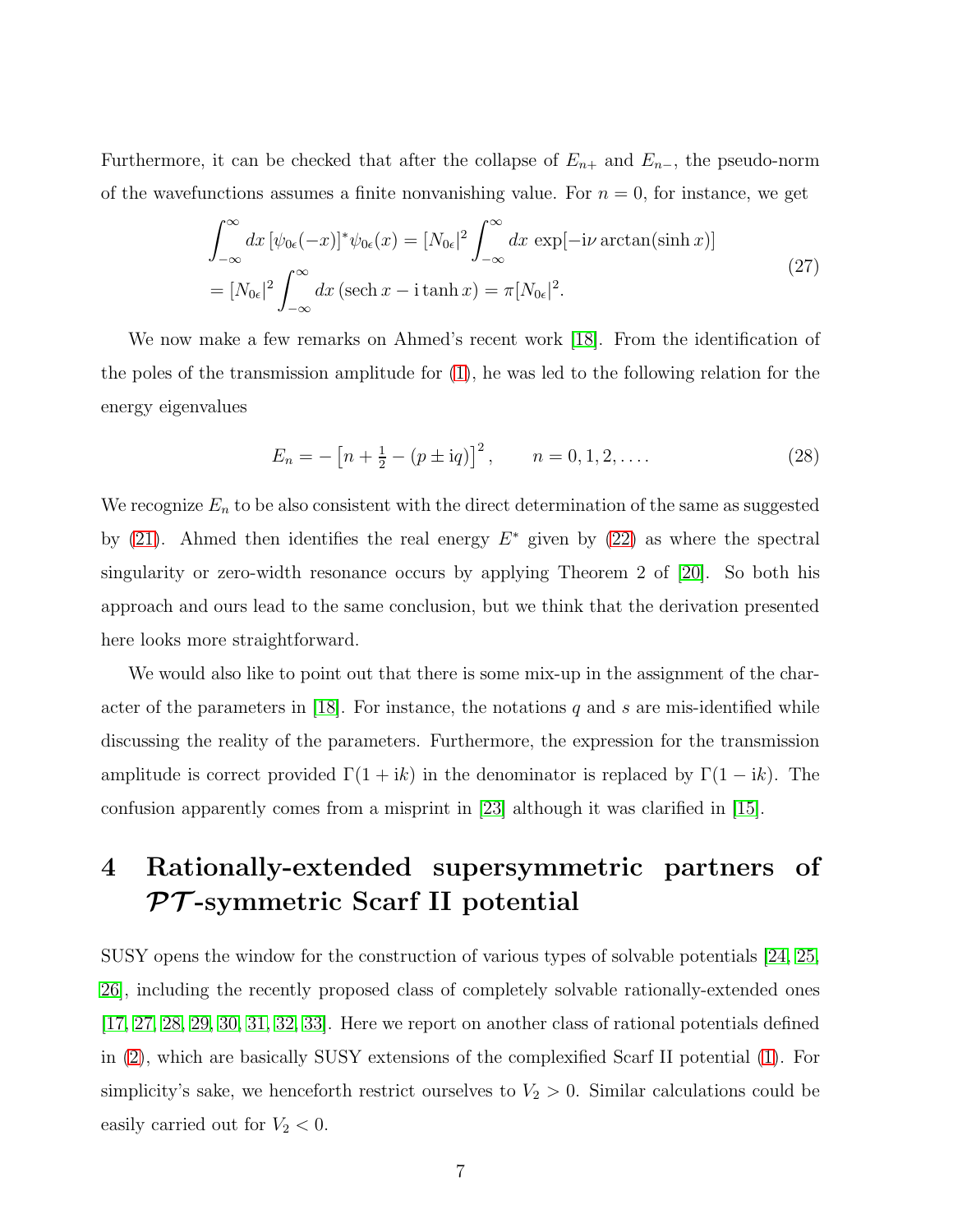With the superpotential given by

$$
W(x) = a \tanh x + ib \operatorname{sech} x - \frac{\operatorname{i} \cosh x}{\operatorname{i} \sinh x + c}
$$
 (29)

we find that  $V(x)$  and  $V_{\text{ext}}(x)$  are supersymmetric partners in the usual sense [\[24,](#page-13-4) [25,](#page-13-5) [26\]](#page-13-6), i.e.  $V(x) \equiv V^{(+)}(x) = W^2 - W' + E$ ,  $V_{ext}(x) \equiv V^{(-)}(x) = W^2 + W' + E$ , provided the parameters a and b are solutions of the coupled equations

<span id="page-7-0"></span>
$$
a(a+1) + b2 = V1, \t(2a+1)b = V2, \t(30)
$$

 $c$  and  $E$  being

$$
c = -\frac{2b}{2a - 1}, \qquad E = -(a - 1)^2. \tag{31}
$$

The two equations in [\(30\)](#page-7-0) can readily be combined to generate two corresponding ones for  $a + b$  and  $a - b$ :

<span id="page-7-1"></span>
$$
(a+b)(a+b+1) = V_1 + V_2, \qquad (a-b)(a-b+1) = V_1 - V_2. \tag{32}
$$

The solutions of [\(32\)](#page-7-1) are real or complex conjugate according as the guiding discriminant  $\Delta_{\pm} = 1 + 4(V_1 \pm V_2)$  is nonnegative or negative. In the case where  $V_2 \leq V_1 + \frac{1}{4}$  $\frac{1}{4}$ , we get  $\Delta_+ > 0, \Delta_- \geq 0$ , showing that  $a + b, a - b \in \mathbb{R}$  implying  $a, b \in \mathbb{R}$ . In the opposite case  $V_2 > V_1 + \frac{1}{4}$  $\frac{1}{4}$ , we still have  $\Delta_+ > 0$  but  $\Delta_- < 0$  and as such  $a + b \in \mathbb{R}$  but  $a - b \in \mathbb{C}$ . Hence  $a, b \in \mathbb{C}$ .

Let us consider the two cases in the same spirit as we did earlier for the complexified Scarf II.

•  $V_2 \leq V_1 + \frac{1}{4}$ 4

Employing  $(3)$  we can express a, b and E as

$$
a = -\frac{1}{2} + \epsilon_+ p + \epsilon_- s, \qquad b = \epsilon_+ p - \epsilon_- s, \qquad E = -\left(\epsilon_+ p + \epsilon_- s - \frac{3}{2}\right)^2,\tag{33}
$$

where  $\epsilon_+$ ,  $\epsilon_- = \pm$ . It is obvious that according to the choice made for  $\epsilon_+$  and  $\epsilon_-$ , we get four different  $\mathcal{PT}$ -symmetric extended partners.

The factorizing function is straightforward to derive and turns out to be

$$
\phi(x) \propto (\text{sech } x)^{-\frac{1}{2} + \epsilon_+ p + \epsilon_- s} \exp[-i(\epsilon_+ p - \epsilon_- s) \arctan(\sinh x)]
$$
  
 
$$
\times [\epsilon_+ p - \epsilon_- s - i(\epsilon_+ p + \epsilon_- s - 1) \sinh x].
$$
 (34)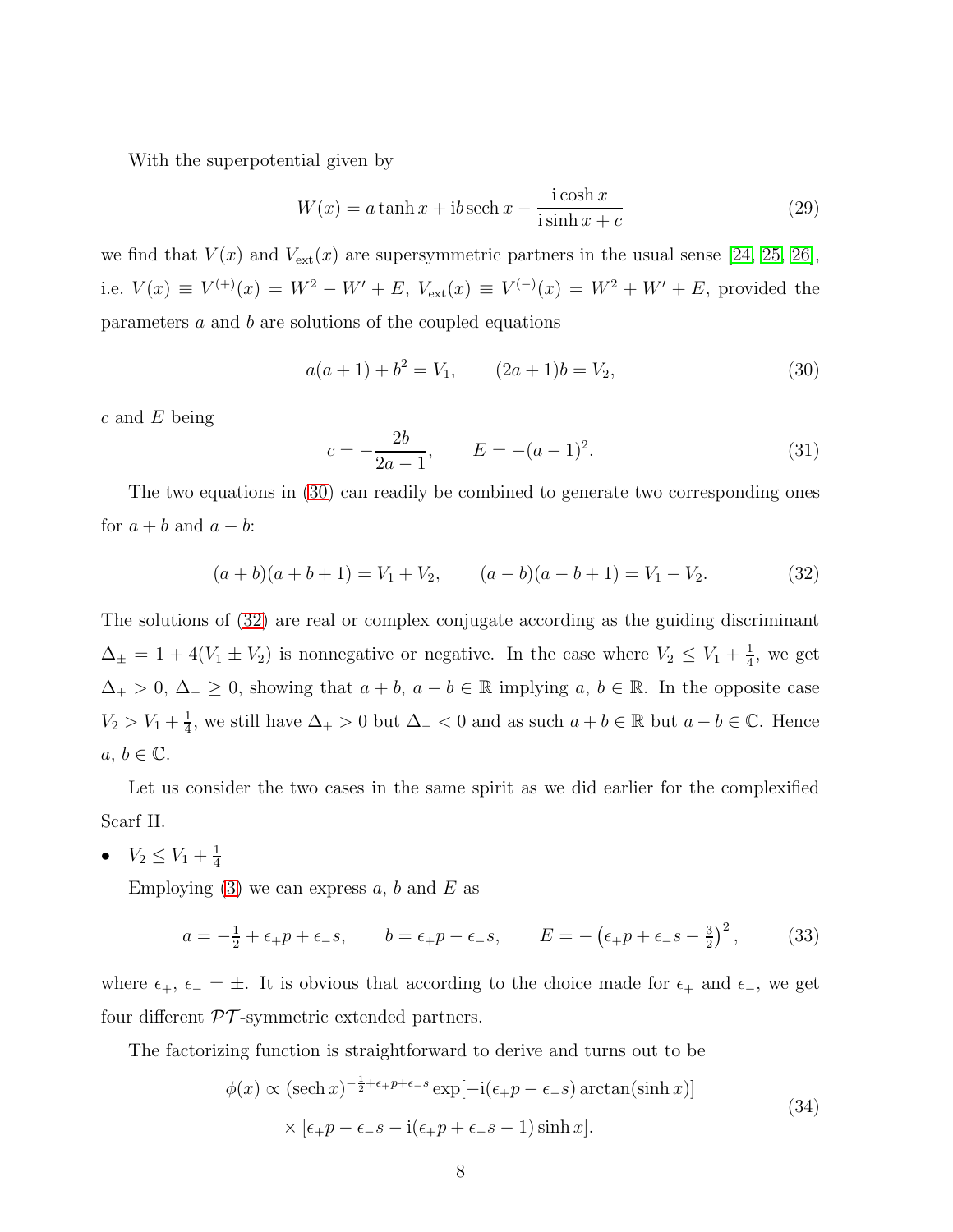In the present case, we know that the spectrum of  $V^{(+)}(x)$  is guided by two series of real eigenvalues  $E_{n\epsilon}^{(+)} = E_{n\epsilon}$ , given in equation [\(16\)](#page-4-1), with the corresponding eigenfunctions

$$
\psi_{n\epsilon}^{(+)}(x) \propto (\text{sech } x)^{-\frac{1}{2} + p + \epsilon s} \exp[-i(p - \epsilon s) \arctan(\sinh x)] P_n^{(-2\epsilon s, -2p)}(\text{i} \sinh x). \tag{35}
$$

Since  $P_1^{(-2\epsilon s, -2p)}$  $j_1^{(-2\epsilon s, -2p)}$  (i sinh  $x$ ) =  $p - \epsilon s - i(p + \epsilon s - 1)$  sinh x, we at once see that for  $\epsilon_+ = +$  and  $\epsilon_- = \epsilon, \, E = E_{1\epsilon}^{(+)}$  $y_{1\epsilon}^{(+)}$  and  $\phi = \psi_{1\epsilon}^{(+)}$  $\mathcal{L}_{1\epsilon}^{(+)}$ . Hence the corresponding partner potential has one level less corresponding to this energy.

In contrast, for  $\epsilon_+ = -$ ,  $\phi(x)$  behaves as  $\exp[(p-\epsilon_-\epsilon+\frac{3}{2})]$  $\frac{3}{2}$ |x|]  $\rightarrow \infty$  at  $x \rightarrow \pm \infty$ , whereas  $\phi^{-1}(x)$  vanishes at infinity. The partner potential has therefore one additional level at the energy  $E = -\left(p - \epsilon_-\hat{s} + \frac{3}{2}\right)$  $\frac{3}{2}$ )<sup>2</sup> with a wavefunction in the form

$$
\phi^{-1}(x) \propto (\text{sech } x)^{\frac{1}{2} + p - \epsilon - s} \exp[-i(p + \epsilon_{-} s) \arctan(\sinh x)]
$$
  
 
$$
\times [-p - \epsilon_{-} s + i(p - \epsilon_{-} s + 1) \sinh x]^{-1}.
$$
 (36)

If  $\epsilon_$  = −, this additional level lies below the two series of real eigenvalues  $E_{n\epsilon}^{(+)}$ . If  $\epsilon_$  = +, it always lies below the series corresponding to  $\epsilon = -$ . However, it lies below the other series associated with  $\epsilon = +$  only if  $-(p - s + \frac{3}{2})$  $\left(\frac{3}{2}\right)^2 < -\left(p+s-\frac{1}{2}\right)$  $(\frac{1}{2})^2$  or  $s < 1$ , i.e.  $V_2 > V_1 - \frac{15}{16}$ . For  $s \geq 1$ , it may even coincide with  $E_{n+}^{(+)}$  if  $-(p-s+\frac{3}{2})$  $\left(\frac{3}{2}\right)^2 = -\left(p+s-n-\frac{1}{2}\right)$  $(\frac{1}{2})^2$  or  $2s = n + 2$ , i.e.  $\frac{1}{4} + V_1 - V_2 = (n+2)^2$ . We therefore conclude that  $E = E_{n+1}^{(+)}$  if  $V_2 = V_1 - (n+\frac{3}{2})$  $\frac{3}{2}$  $\left(n+\frac{5}{2}\right)$  $\frac{5}{2}$ . •  $V_2 > V_1 + \frac{1}{4}$ 4

All we have to do here is to replace s by iq. The four different partners turn out to be complex, non- $\mathcal{PT}$ -symmetric potentials. A little calculation shows that in all cases, the partner potential has a finite number of pairs of complex conjugate energies and additionally a single complex energy without complex conjugate counterpart. This is not surprising for non- $\mathcal{PT}$ -symmetric potentials. Finally, since

$$
\operatorname{Re} E = -\left[ \left( p + \frac{3}{2} \right)^2 - q^2 \right] < \operatorname{Re} E_{n\epsilon}^{(+)} = -\left[ \left( p - n - \frac{1}{2} \right)^2 - q^2 \right],\tag{37}
$$

in the complex plane E is always well isolated at the left of the eigenvalues  $E_{n\epsilon}^{(+)}$ . So no double degeneracy occurs as for the real case.

The bound-state wavefunctions  $\psi_{n\epsilon}^{(-)}(x)$  of the four different partner potentials  $V^{(-)}(x)$  =  $V_{\text{ext}}(x)$  can be easily found from their counterparts  $\psi_{n\epsilon}^{(+)}(x)$  for the PT-symmetric Scarf II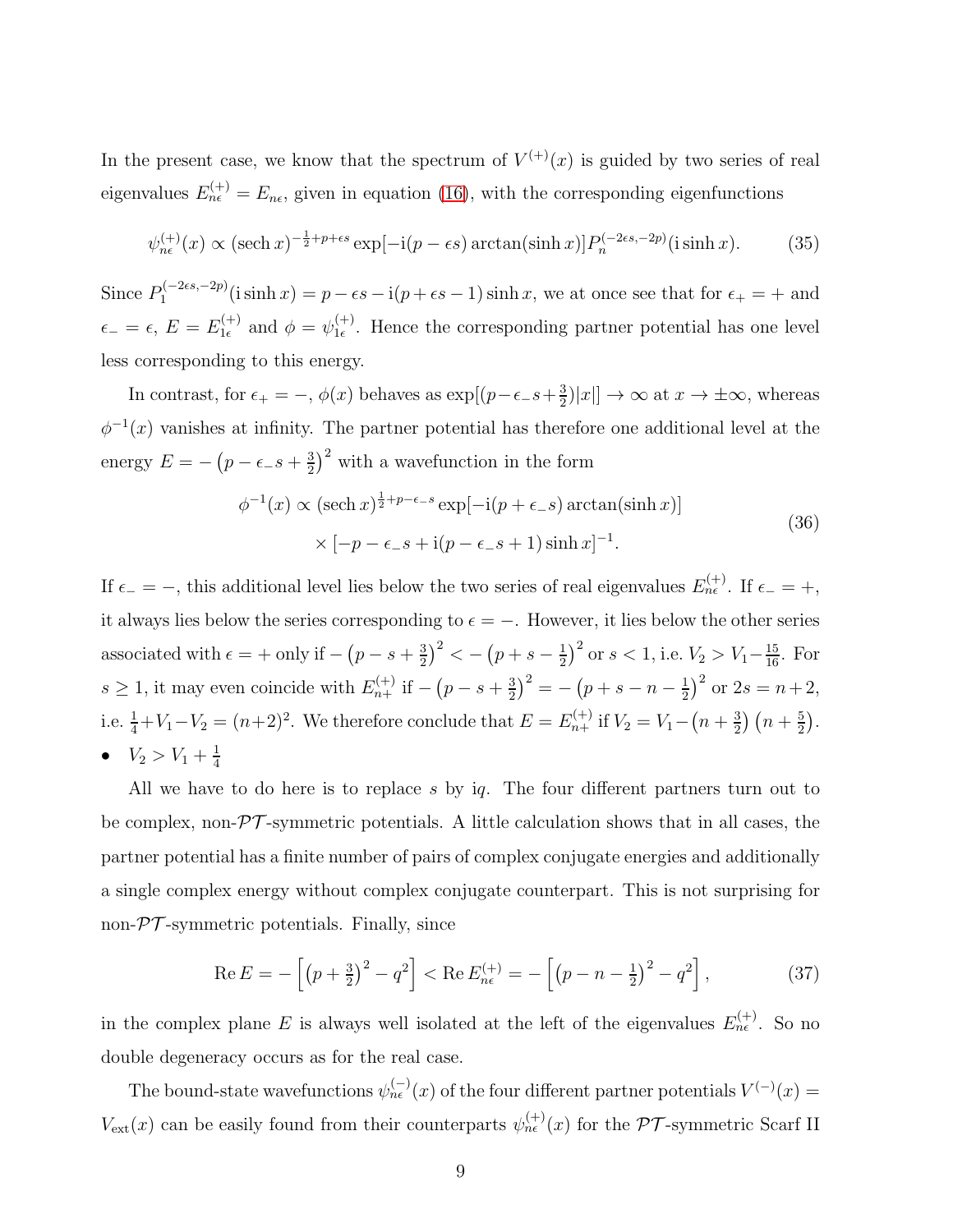potential  $V^{(+)}(x)$  by acting with the operator  $\left(E_{n\epsilon}^{(+)}-E\right)^{-1/2}\left[\frac{d}{dx}+W(x)\right]$  in the usual way [\[24,](#page-13-4) [25,](#page-13-5) [26\]](#page-13-6). In the next section, we will present the results obtained for one of the four partners and prove from them the existence of spectral singularities for certain conditions prevailing on its parameters.

# 5 Bound-state wavefunctions and spectral singularities of partners: a case study

Let us consider more specifically the partner corresponding to the choice  $\epsilon_+ = \epsilon_- = +$  and distinguish between the two ranges of potential parameters again.

•  $V_2 \leq V_1 + \frac{1}{4}$ 4

The general form obtained for the partner wavefunctions reads

<span id="page-9-0"></span>
$$
\psi_{n\epsilon}^{(-)}(x) = N_{n\epsilon}^{(-)}(\text{sech }x)^{\xi} \exp[\eta \arctan(\sinh x)][p-s-\mathrm{i}(p+s-1)\sinh x]^{-1} \mathcal{P}_{n\epsilon}(\sinh x), \tag{38}
$$

where the parameters  $\xi$ ,  $\eta$  and the polynomials  $\mathcal{P}_{n\epsilon}$ (isinh x) are defined below.

If in equation [\(38\)](#page-9-0)  $\epsilon = +$ , then

$$
\xi = -\frac{3}{2} + p + s, \quad \eta = -\mathbf{i}(p - s), \quad n = 0, 2, 3, \dots < p + s - \frac{1}{2} \quad \text{(provided } p + s > \frac{1}{2}\text{)}, \tag{39}
$$

and  $\mathcal{P}_{n+}(y)$  are *n*th-degree polynomials somewhat reminiscent of other ones appearing in the context of real potentials [\[34,](#page-13-14) [35\]](#page-13-15). The first two of them are given by

$$
\mathcal{P}_{0+}(y) = 1,
$$
  
\n
$$
\mathcal{P}_{2+}(y) = (p+s-1)(2p+2s-3)y^2 - 2(p-s)(2p+2s-3)y + 2(p-s)^2
$$
 (40)  
\n
$$
-(p+s-1).
$$

However, if  $\epsilon = -$ , then

$$
\xi = -\frac{1}{2} + p - s, \quad \eta = -i(p+s-1), \quad n = 0, 1, 2, \ldots < p-s-\frac{1}{2} \quad \text{(provided } p-s > \frac{1}{2}\text{)}, \tag{41}
$$

and

<span id="page-9-1"></span>
$$
\mathcal{P}_{n-}(y) = \hat{P}_{n+1}^{(2s-1,-2p+1)}(y)
$$
\n(42)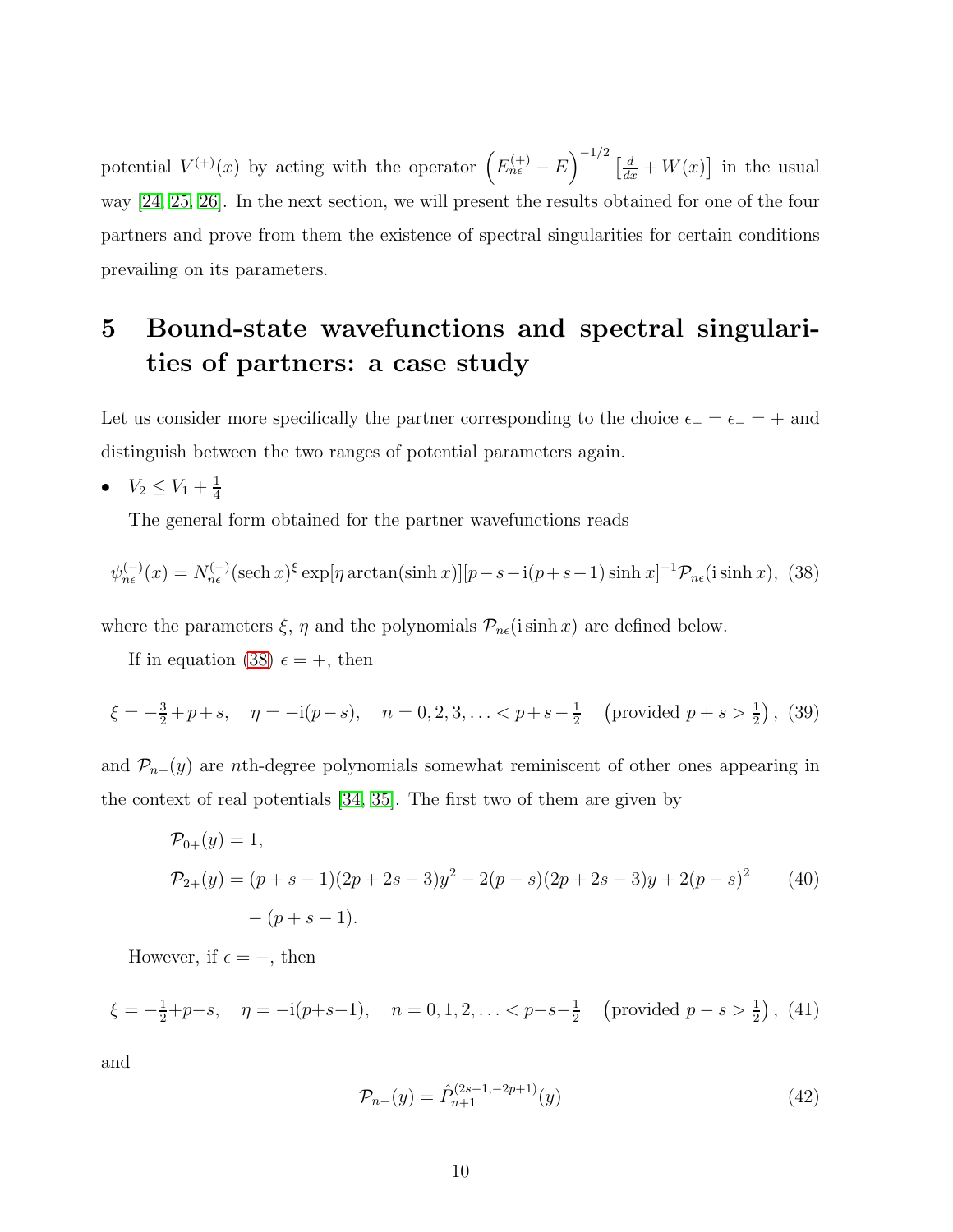are the  $(n + 1)$ th-degree Jacobi-type  $X_1$  exceptional orthogonal polynomials of Gómez-Ullate *et al* [\[36\]](#page-13-16), which were applied to Hermitian quantum mechanics in [\[17,](#page-12-16) [27\]](#page-13-7) and latter on generalized in [\[28,](#page-13-8) [29\]](#page-13-9).

<span id="page-10-0"></span>It can be easily checked that their behaviour as  $x \to \pm \infty$  is given by

$$
\psi_{n\epsilon}^{(-)}(x) \to N_{n\epsilon}^{(-)}(\pm i)^{n+\frac{1}{2}(3-\epsilon)} 2^{-\frac{1}{2}-n+p+\epsilon s} (p+s-1)^{-1} e^{\mp i \left[ p-\frac{1}{2}-\epsilon \left(s-\frac{1}{2}\right) \right] \frac{\pi}{2}} \times e^{\pm \left( n+\frac{1}{2}-p-\epsilon s \right) x},\tag{43}
$$

so that they describe bound states. Their pseudo-norm  $N_{n\epsilon}^{(-)}$  could be expressed in terms of that for the  $\mathcal{PT}$ -symmetric Scarf II wavefunctions,  $N_{ne}^{(+)}$ .

•  $V_2 > V_1 + \frac{1}{4}$ 4

The wavefunctions are given by equations  $(38)$ – $(42)$  where we substitute iq for s. The same replacement in equation [\(43\)](#page-10-0) shows that they remain bound-state wavefunctions. However, since the potential now breaks  $\mathcal{PT}$  symmetry, the concept of pseudo-norm looses its signicance.

In addition, we observe that if in the corresponding spectrum

$$
E_{n+}^{(-)} = -(p + iq - n - \frac{1}{2})^{2}, \qquad n = 0, 2, 3, \ldots < p - \frac{1}{2} \quad \text{(provided } p > \frac{1}{2}\text{)},
$$
\n
$$
E_{n-}^{(-)} = -(p - iq - n - \frac{1}{2})^{2}, \qquad n = 0, 1, 2, \ldots < p - \frac{1}{2} \quad \text{(provided } p > \frac{1}{2}\text{)},
$$
\n
$$
(44)
$$

we set  $p - \frac{1}{2} = n$ , then for  $n = 0, 2, 3, \ldots$ , the two complex energy eigenvalues  $E_{n+}^{(-)}$  and  $E_{n-}^{(-)}$  collapse to the real and positive value  $E^*$  given in [\(22\)](#page-5-0), while for  $n = 1$  there is a single complex eigenvalue  $E_{1-}^{(-)}$  that becomes equal to the same. The associated conditions  $(23)$  on  $V_1$  and  $V_2$  yield the relations

$$
V_1' + V_2' = 4n^2 - \frac{1}{4}
$$
\n<sup>(45)</sup>

connecting the coefficients  $V'_1 = V_1 - 2a$ ,  $V'_2 = V_2 - 2b$  of the first two terms on the right-hand side of  $(2)$ .

Furthermore, it is straightforward to see that the wavefunction  $\psi_{n-}^{(-)}(x)$ , which exists for any  $n = 0, 1, 2, \ldots$ , satisfies the asymptotic boundary conditions

$$
\psi_{n-}^{(-)}(x) \to N_{n-}^{(-)}(\pm i)^{n+2} 2^{-iq} \left( n - \frac{1}{2} + iq \right)^{-1} e^{\mp i \left( n - \frac{1}{2} + iq \right) \frac{\pi}{2}} e^{\pm iqx}
$$
(46)

as  $x \to \pm \infty$ , hence is proportional to both Jost solutions. This again identifies  $E^*$  as a spectral singularity. We have therefore shown that for the considered partner, SUSY preserves the existence of spectral singularities.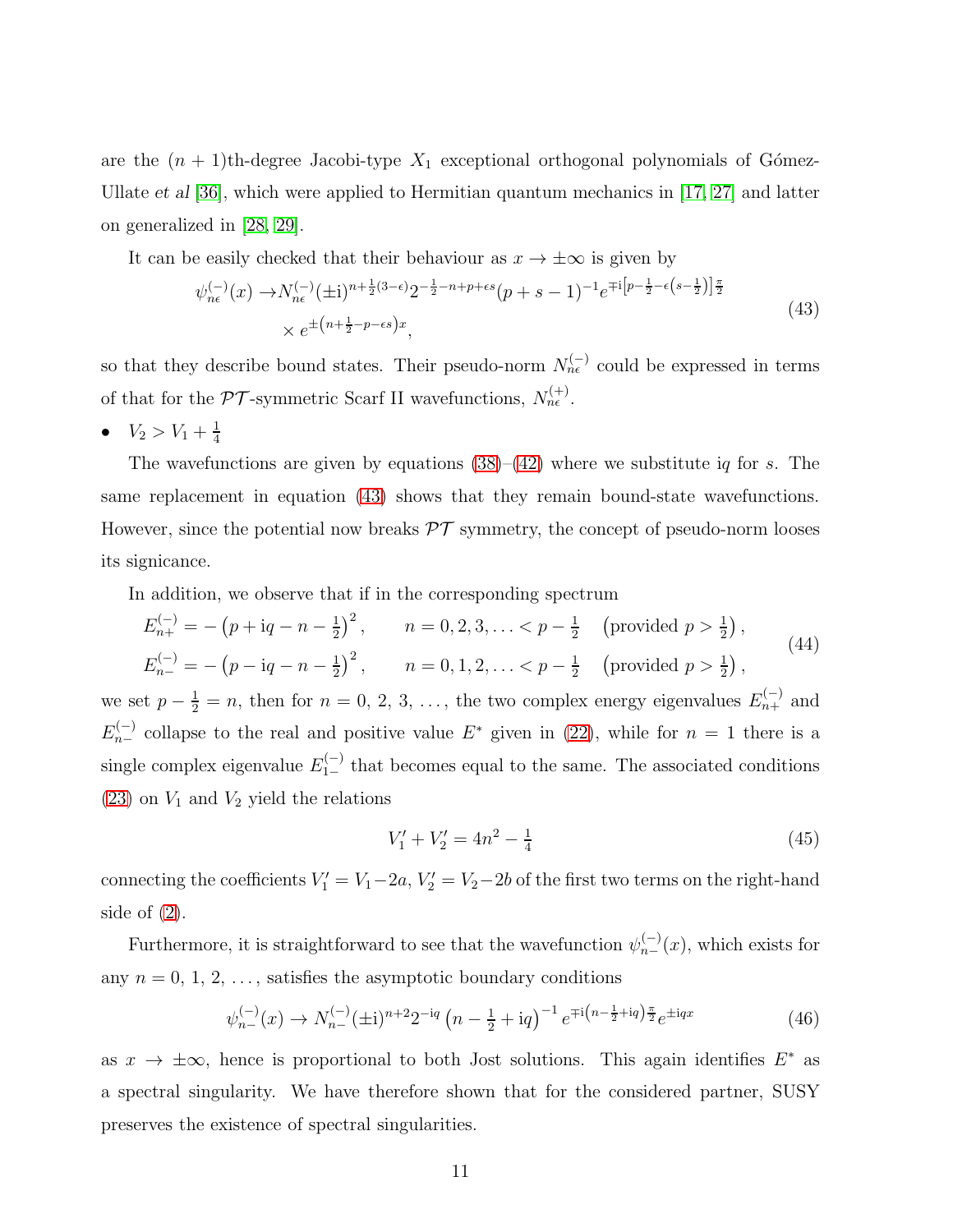#### 6 Conclusion

To summarize, we have derived from the first principles the bound-state wavefunctions of the complexified Scarf II potential and the associated energy levels. For a specific condition on its underlying parameters holding, our results reveal the existence of an isolated real and positive energy level that also coincides with the determination of the same from a recent study of the poles of the transmission amplitude. However we identify it here as a spectral singularity directly from the behaviour of the corresponding wavefunctions and we point out some interesting property of the associated pseudo-norms.

We have also constructed new completely solvable rationally-extended partners to the complexified Scarf II and we have solved for their spectrum. Depending upon the prevailing conditions on the coupling parameters, our results point to either four different  $\mathcal{PT}$ -symmetric partners or complex non- $\mathcal{PT}$  ones. The behaviour of the associated energy levels is shown to be much more complicated than those for the real potentials considered in [\[17,](#page-12-16) [27\]](#page-13-7). As a case study we have explicitly constructed the wavefunctions for one of the four partners and demonstrated the existence of a spectral singularity for the same real and positive energy as that characterizing the complexified Scarf II potential, thereby showing the preservation of this property under SUSY.

#### Acknowledgment

One of us (BB) thanks Prof. Kalipada Das for some valuable comments.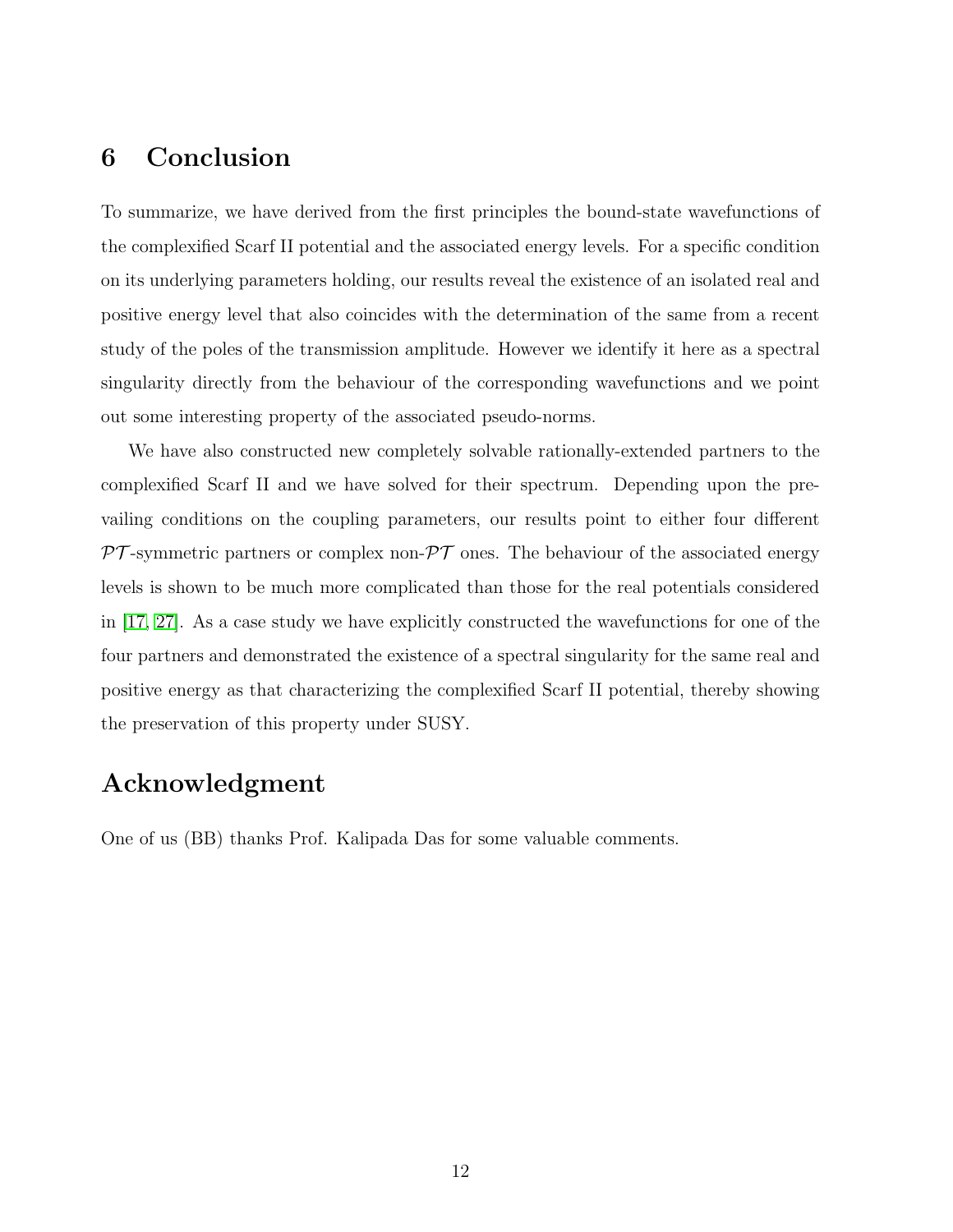#### <span id="page-12-0"></span>References

- <span id="page-12-1"></span>[1] Bender C M and Boettcher S 1998 *Phys. Rev. Lett.* 80 5243
- <span id="page-12-2"></span>[2] Bender C M 2007 *Rep. Prog. Phys.* 70 947
- <span id="page-12-3"></span>[3] Mostafazadeh A 2002 *J. Math. Phys.* 43 205
- <span id="page-12-4"></span>[4] Mostafazadeh A 2008 Pseudo-Hermitian quantum mechanics [arXiv:0810.5643](http://arxiv.org/abs/0810.5643)
- <span id="page-12-5"></span>[5] Ahmed Z 2001 *Phys. Lett.* A 282 343
- <span id="page-12-6"></span>[6] Ahmed Z 2001 *Phys. Lett.* A 287 295
- <span id="page-12-7"></span>[7] Bagchi B and Quesne C 2002 *Phys. Lett.* A 300 18
- <span id="page-12-8"></span>[8] Bagchi B and Quesne C 2002 *Phys. Lett.* A 301 173
- <span id="page-12-9"></span>[9] Sinha A and Roy P 2006 *J. Phys. A: Math. Gen.* 39 L377
- <span id="page-12-10"></span>[10] Roychoudhury R and Roy B 2007 *Phys. Lett.* A 361 291
- <span id="page-12-11"></span>[11] Bagchi B and Roychoudhury R 2000 *J. Phys. A: Math. Gen.* 33 L1
- <span id="page-12-12"></span>[12] Bagchi B and Quesne C 2000 *Phys. Lett.* A 273 285
- <span id="page-12-13"></span>[13] Bagchi B, Mallik S and Quesne C 2001 *Int. J. Mod. Phys.* A 16 2859
- <span id="page-12-14"></span>[14] Lévai G and Znojil M 2002 *J. Phys. A: Math. Gen.* **35** 8793
- <span id="page-12-15"></span>[15] Lévai G, Cannata F and Ventura A 2001 *J. Phys. A: Math. Gen.* **34** 839
- <span id="page-12-16"></span>[16] L´evai G, Cannata F and Ventura A 2002 *J. Phys. A: Math. Gen.* 35 5041
- <span id="page-12-17"></span>[17] Bagchi B, Quesne C and Roychoudhury R 2009 *Pramana J. Phys.* 73 337
- <span id="page-12-18"></span>[18] Ahmed Z 2009 *J. Phys. A: Math. Theor.* 42 472005
- [19] Samsonov B F 2005 *J. Phys. A: Math. Gen.* 38 L571